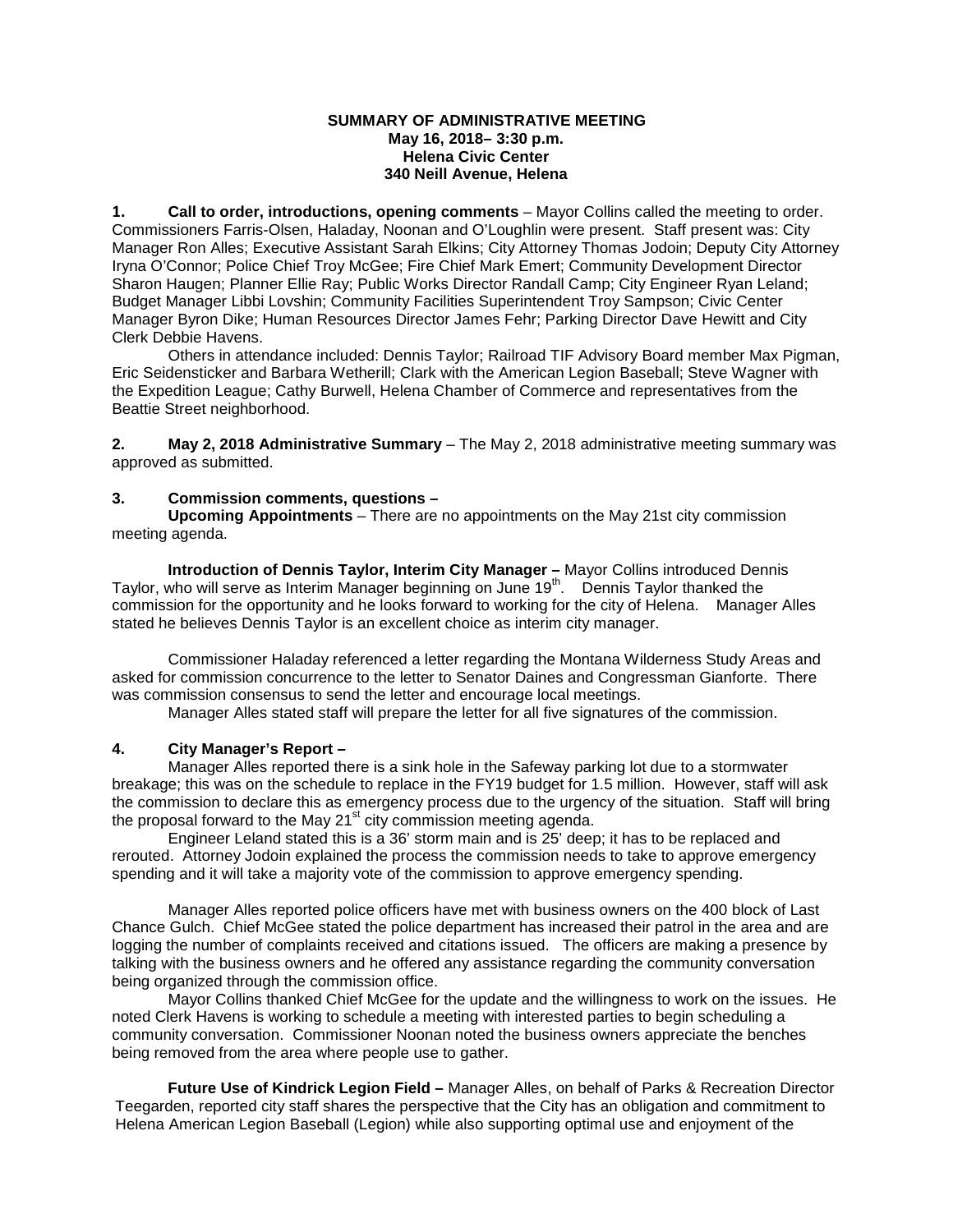Kindrick Legion Field (KLF) facility by the community. Legion Field was built in 1932 by the American Legion Lewis & Clark Post No. 2 and renamed Kindrick Legion Field in the mid- 1970's in honor of longtime American Legion supporter Ace Kindrick.

Last summer, representatives with Brewers Baseball LLC, announced that the 2018 baseball season would be their last season in Helena and would not be renewing their lease. Since then, the City was contacted by two college level leagues with proposals to utilize Kindrick Legion Field (KLF) starting in 2019. With the situation of the lease agreement coming to an end with the Brewers, the City and community now have the opportunity to discuss preferred uses and benefits of KLF. The following discussion is focused on how we accommodate existing use and consider potential new uses. Lease Agreements

The city's lease agreements with Legion and Helena Brewers, charges for the prorated expenses for utilities (gas, electricity, water, sewer and solid waste services) and the special tax assessment. There is no separate fee for use of the facilities or offices. The lease agreement "caps" the Brewer's fee to a 3% increase per year from the base amount of \$17,000 in 2008. Last year the Brewers were charged \$22,181.14 for year-round use of the facility (buildings, offices and field). Last year Legion was charged \$8,304 for their prorated share. Historically the total costs to the city exceeds the "capped" prorated charges to the Brewers.

# Interest from Collegiate Teams

Last fall, Mr. Steve Wagner with the Expedition League submitted a formal proposal to start a college level team in Helena. The city also was contacted by Mr. Bill Larsen, with The New Development Baseball League, who submitted a business plan/prospectus. The Expedition League (EL) emulates minor league baseball with players using wood bats and playing 6 games per week on average in front of large crowds in ballparks in North America. EL players are top tier collegiate baseball players from across the country who gains exposure to professional scouts. The players stay with host families from the local communities. Teams play a 64-game season beginning in late May through mid-August. These leagues generate revenue through local community sponsorships, gate admissions, concessions and merchandise.

### Field Sharing Issues

KLF is the home field for Legion baseball. For more than 10 years the field has been "shared" with the Helena Brewers and other minor league teams before that. Legion has three teams, of which, only two can practice and play all of their games on the field. Past issues have included; the need to balance practices/games played and field rest between the leagues; not being able to host regional American Legion tournaments; schedules and field demands; equity of sign revenue; and improvements required for minor league baseball vs. improvements to facility fan amenities. The overlap between a collegiate league and Legion baseball would be condensed into a shorter season and have many of these same issues.

#### Desire to Expand Legion Baseball

After having met with Mr. Wagner of the Expedition League, representatives with Legion have expressed a desire to city staff and the City-County Parks Board to expand their programs and fully utilize Kindrick Legion Field (KLF) without the presence of a second league. Expansion of youth baseball would include the following;

- Expand the Keith Sell Tournament as a regional destination tournament and host additional new tournaments as well as submit bids for regional tournaments;
- Partner with Helena Babe Ruth Baseball by utilizing KLF for championship games and invitational tournaments;
- Increase local sponsorships that have a direct effect on local youth baseball.

In considering future use of KLF, city staff has identified the following facts and pros/cons having one league versus two leagues using the field.

1. American Legion League Only

Pros:

- a. There would be no scheduling conflicts with other teams
- b. The field could accommodate Legion's practices and games as well as rest for adequate field maintenance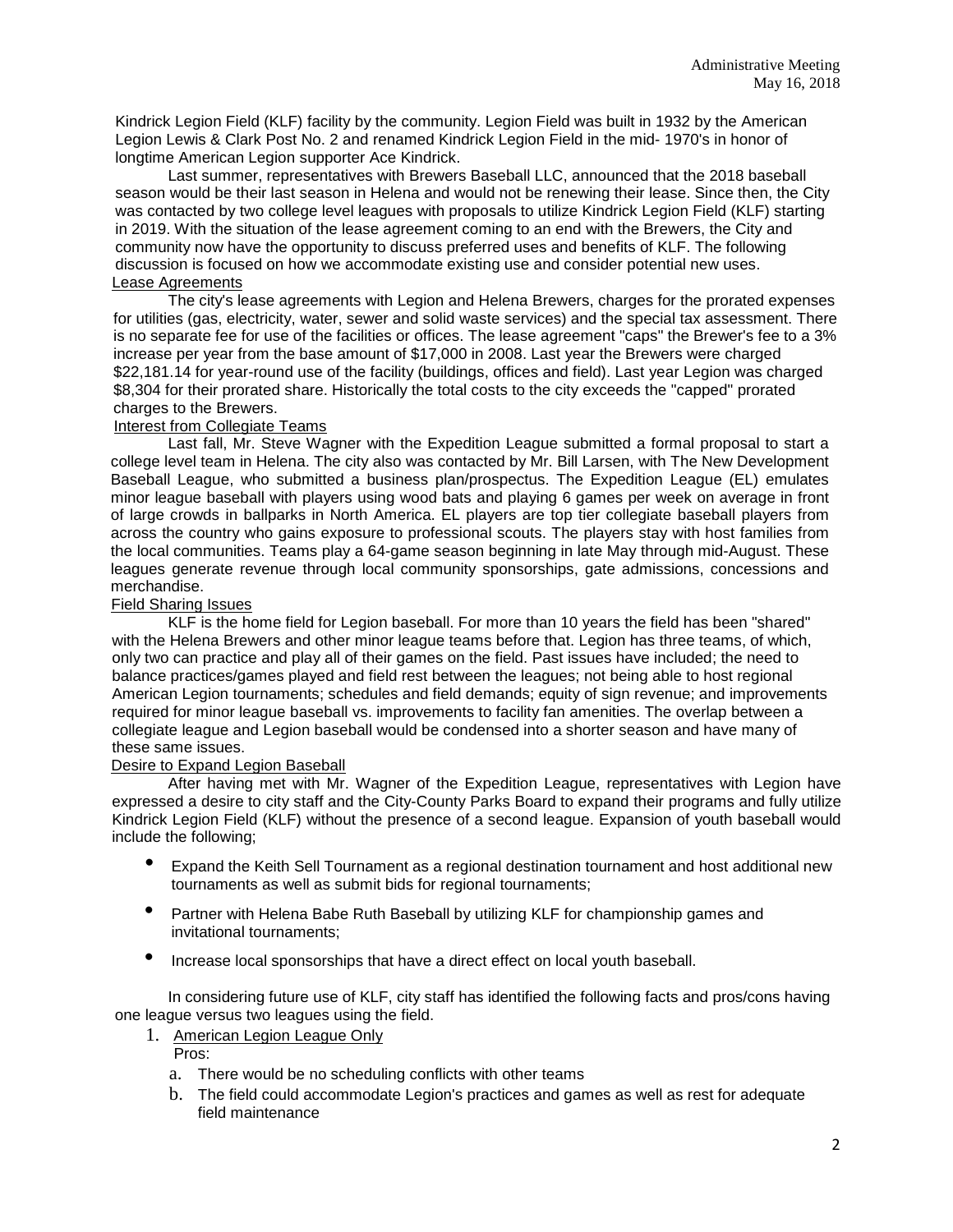- c. Local sponsorships could directly benefit Legion baseball, and help ensure player costs remain affordable
- d. Tournament expansions would have a direct economic benefit to hotels, restaurants, etc.
- e. The field could be used for local youth baseball camps
- f. Less games would open-up the facility for an assortment of recreational uses of the facility (concerts, special events, etc.)

g. Office space could be leased at a market rate to other businesses or organizations Cons:

- a. Legion would have to pay more for the increased use of the field and facilities
- b. Legion would pay for all of the field maintenance
- 2. American Legion and New League Pros:
	- a. Collegiate team would provide high-quality baseball entertainment
	- b. Collegiate team would integrate into the community (host-families, etc.)

c. Collegiate team would hire seasonal employees to work concessions Cons:

- c. Overlap of seasons with Legion baseball
- d. Increased number of games being played, would limit Legion use of field
- e. Competition between teams for local sponsorships
- f. Limits opportunity to expand Legion baseball program and tournaments

City staff proposes a two year delay in negotiating with a new league in an effort to allow Legion baseball to expand their program and evaluate the potential community benefits of different recreational uses of the facility.

Legion baseball has the opportunity to grow their program and continue to foster youth baseball in Helena. The disadvantage is there may not be interest in the future by other leagues. Staff is looking for a policy decision.

Public Comment - Clark with the American Legion Baseball commented they would like to take the opportunity to expand the program as explained in Director Teegarden's memo. It is difficult to incorporate everything in the short season and they would like to work with Helena Babe Ruth baseball; sponsor regional tournaments; and organize a big push for sponsorships for local youth. .

A strong Legion baseball program has worked well in other communities and it is a way to promote local youth baseball. It is not without a challenge; but it can be done.

Steve Wagner, Expedition League, addressed the commission and gave an overview of their program and plans to expand over the next few years. Mr. Wagner noted they want to work with Legion baseball to promote youth baseball in Helena. He noted in other communities they work closely with Legion baseball in order to make both schedules work.

Cathy Burwell, Helena Chamber of Commerce, noted the Chamber was instrumental in bringing the Brewers to town and noted this is a quality of life when a city has a professional baseball team. If you take the Brewers out, you lose the professional team; however, there is not an economic impact with Brewers. There is an economic impact with Legion baseball tournaments when you fill the motels, shopping and restaurants. The chamber swish tournament is a huge economic impact to Helena.

Commissioner O'Loughlin noted there was a conversation at the Parks Board and one of the issues discussed was the challenging relationship between Legion baseball and Brewers baseball. She noted Steve Wagner does work with Legion baseball representatives in other communities. Commissioner O'Loughlin asked if staff has met with both groups together to see if a schedule could be Manager Alles stated staff has met with the two organizations and the noted it would be difficult to schedule for Legion baseball, including the proposed tournaments, and the Expedition League. However, if it is the commission policy to have the Expedition League, schedules will be done to make it happen for both organizations. Staff has not set down with both organizations together; however, it could happen.

Commissioner O'Loughlin stated the board was acceptable of Legion's proposal to work with the Babe Ruth players. It would be helpful if staff could work with both organizations to see if it can work; if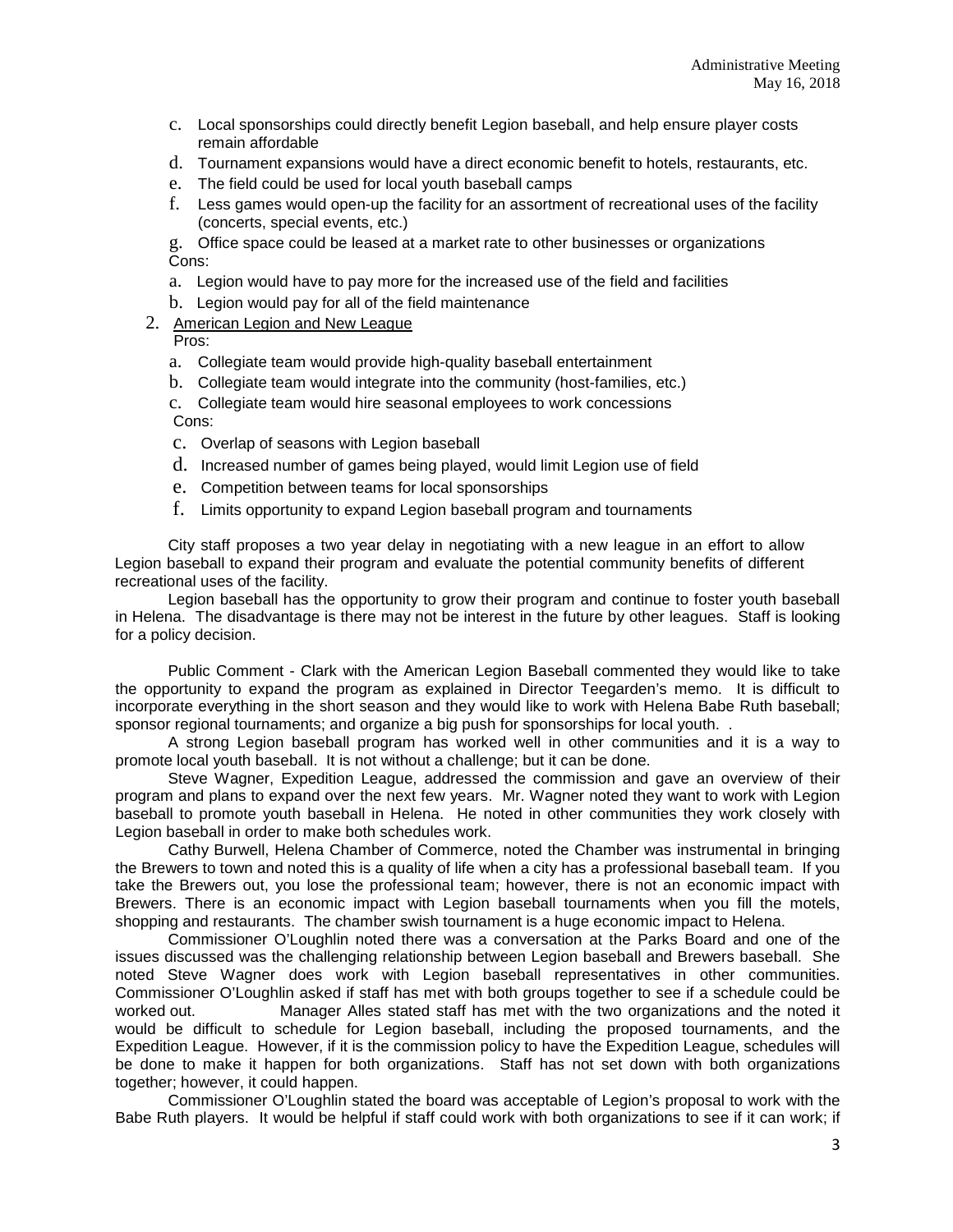possible, she would like to see it happen. Manager Alles stated he will spend time with both organizations.

Commissioner Noonan asked if the costs would increase for Legion baseball if there isn't another organization to share costs. Manager Alles stated if Legion baseball uses the field more, they would incur more costs.

Commissioner Haladay asked if Legion baseball is capable of handling the additional costs and when is the timeline when a decision needs to be made regarding the Expedition League's schedule. Steve Wagner stated he would like to have a decision made by late August 2018 to have the team ready to go for the 2019 season. It would give the year round staff time to promote the team to the community.

Manager Alles stated staff will spend time with both organizations and work on a combined schedule and one for Legion baseball only schedule.

# **5. Department discussions:**

**Community Development**

**Railroad TIF Advisory Group Update -** Director Haugen gave an overview on the activities of the Railroad TIF Advisory Group and their progress to date. Last fall, the City Commission established the Railroad TIF Advisory Committee. The makeup of the Committee was established in the Railroad Urban Renewal Plan, as well as the Committee's role and responsibilities. These duties and responsibilities include making recommendations on the annual work plans and budgets; the allocation of TIFD funds; and making any amendments to the URD Plan or boundaries. The Plan also establishes the Goals and the Objectives for the District and it is those goals that guide how TIF funds may be used.

Since its establishment, the Advisory Board has completed their review of the Railroad Urban Renewal Plan, and has set priorities for the goals that are stated in the Plan. A copy of the results of that prioritization process is attached to this memo. The Advisory Board has also had presentations from City staff regarding the recommended infrastructure and parks improvements for the Railroad District, as well as some of the needs of the School District. Based on those priorities, the Advisory Board has developed a draft Work Plan and review criteria for the allocation of TIF District funds. I have attached both of those drafts to this memo. The Advisory Board anticipates finalizing these documents at their May meeting and with the approval of the City Commission would like to start soliciting applications for TIF funds in either June or July.

Currently, City staff anticipates that there will be about \$125,000 available TIF funds for FY2018 and a similar amount for FY2019. The current priorities for the consideration of recommended funding include: a) water and stormwater infrastructure improvements; b) sidewalk rehabilitation and/or construction; c) transportation planning; d) demolition and removal of structures and e) marketing and branding initiatives. The Board is recommending that each of these priorities be weighted equally when considering priorities for funding. They are recommending that all grant awards be matched at a minimum of 50% match, with the knowledge that some of the proposed projects will cost substantially more than the available TIF funds for that project. At this time, the Advisory Board is not recommending a cap on the funding requests. These recommendations have to be approved by the City Commission prior to being implemented. Once approved, it is the intent of the Advisory Board that they would solicit applications for funding on City projects, School District projects and other groups and entities as they relate to each of the priority. The TIF Advisory Board recommendations will then be forwarded to the City Commission for approval. Based on the response for the request for applications and changes in circumstances, the Advisory Board can always recommend changes to the work plan.

Director Haugen introduced and recognized TIF Advisory Board members Max Pigman, Barb Westerfall and Eric Sidenseicker. She also recognized Deputy City Attorney O'Connor, Administrative Services Director Jorgenson and Planner Ray for their work with the Advisory Board. Director Haugen noted the plan is also to partner with other entities for the larger infrastructure projects.

Included in the commission packet was the Railroad Urban Renewal District Work Plan; Goals one through five; and the Railroad Urban Renewal District Tax Increment Financing Criteria for Review.

Public Comment - Max Pigman thanked city staff for guiding the TIF Board through the process. The board feels some of the projects can be addressed quickly and some will have a big impact in the area, specifically stormwater issues. This is a good program and the TIF board is encouraging business owners to take advantage of TIF funds and the sidewalk improvement program and install sidewalks that would improve the entire area through connectivity.

Commissioner Noonan asked for clarification on whether there could be individual sidewalk requests and how much would they be funded. Director Haugen noted the recommendation is all projects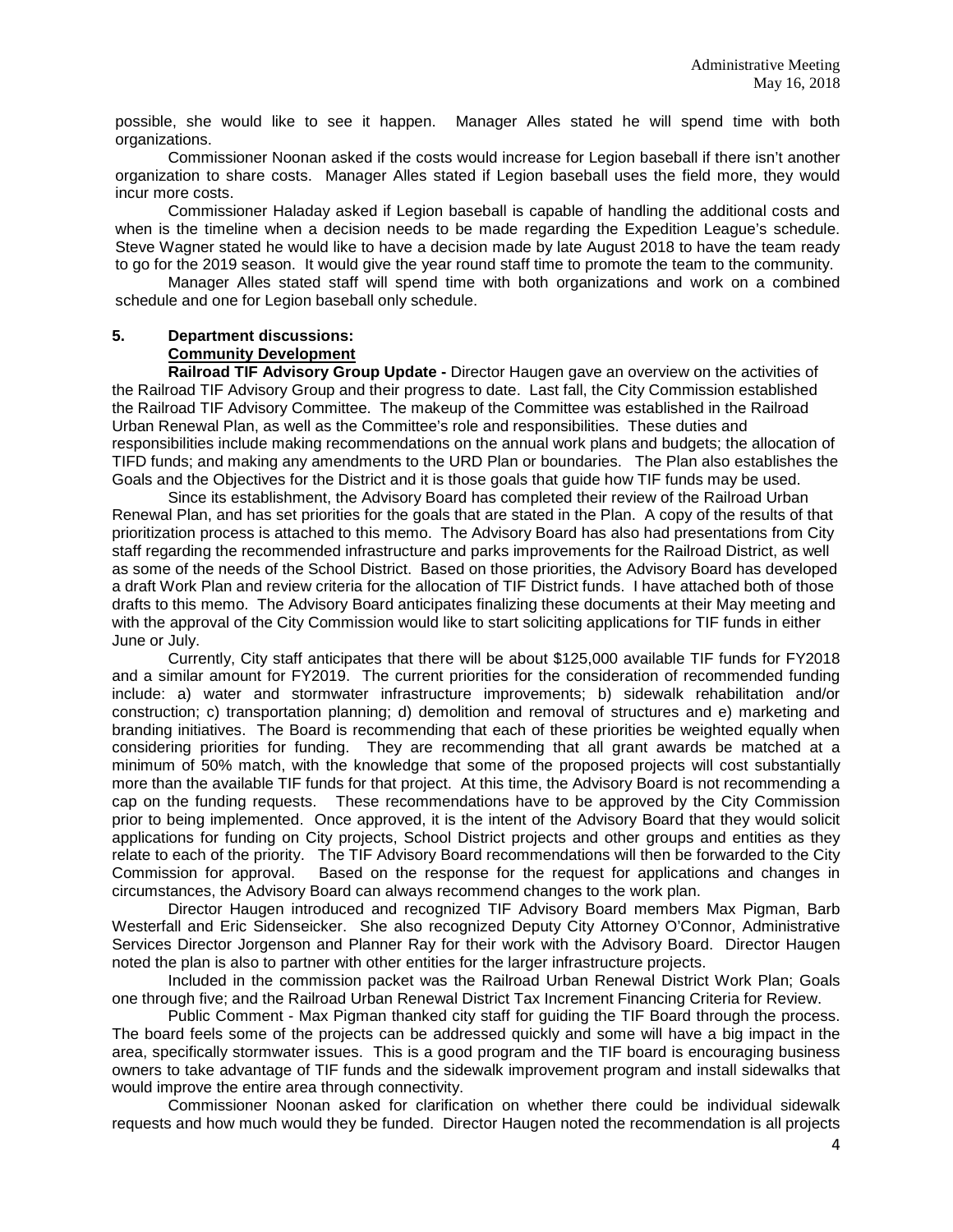will require a 50% match; however, she does not anticipate individual sidewalk projects being funded through TIF funding as property owners can utilize the sidewalk replacement program.

Commissioner Haladay asked if there has been discussions on holding some of the TIF funds for long term bonding for larger community projects. Director Haugen stated that is not a discussion the TIF Advisory Board has held; the recommendation at this time is to use the funding for smaller improvement projects and generate support of the district. Manager Alles stated he sees the concept of using some of the TIF funds and use for long term bonding; however, it will take time to establish the increment and create an opportunity to bond for larger projects.

Commissioner Haladay asked if there has been any discussions about the Helena Industries properties and what is going on with them. Director Haugen noted Helena Industries closed during the prioritization process; however, TIF funds could be used to do some improvements around the buildings and if they were purchased by a for profit entity that would increase the increment. Eric Sidenseicker stated there is significant interest in both buildings owned by Helena Industries.

Commissioner O'Loughlin referenced the five point intersection in Transportation Planning Study and asked if this is something the city had been separately been studying and is this the best use of the TIF funding. Director Haugen spoke on the five point intersection study and if the commission wanted to add additional funding, the TIF funds would be an additional source. The city would have to apply to the TIF Advisory Board for the city to access the funding. TIF funds can also fund pedestrian and infrastructure projects.

Engineer Leland stated the commission directed staff to study both five point intersection. An RFQ was issued; this is a large project with no funding identified. There is a small contract with a consultant to come up with a scope and report back to the commission for the overall project.

Commissioner Farris-Olsen stated he likes the prioritization of goals; he would also like to look at bonding for larger projects in the future.

Commissioner Haladay commented the TIF Advisory Board will prioritize the projects and then come back to the commission; are there other funding sources that could be used for some of the identified projects and reserve the TIF funds for other projects. He asked staff to look at alternate funding for other projects, specifically traffic planning. Director Haugen stated the commission has to approve the projects by resolution and can be done throughout the year.

There was commission consensus on the recommendation from TIF Advisory Board on how to move forward.

# **Public Works**

**Sussex Court Easement Release Request –** Manager Alles introduced the agenda item. City Engineer Leland reported the city has a 30' wide pedestrian trail and utility easement across the common boundary line between Lots 15 and 16 of the Sussex Park Subdivision. This subdivision is located in the upper Westside of Helena. The easement is 15' on either side of the common property line. A single track pedestrian path and a city water main lie within the easement. The main was installed by Sussex Construction as part of the development of the subdivision. The water main is located at or near the common boundary line between Lots 15 and 16 of the Sussex Park Subdivision. The trail was not accepted by the city during the approval of the subdivision and as such has no responsibility for maintenance or operation of the pedestrian trail.

Sussex Construction recently built a dwelling unit on Lot 15 (535 Sussex Court) for the property owner. A corner of the house was built within the easement that lies on Lot 15. The house and eaves extend approximately seven and a half feet (7'6") by ten feet six inches (10'6") by eleven feet eight inches (11'8") into the abovementioned pedestrian trail and utility easement. The proximity of the house to the water main may already preclude the city from accessing the main out of concern that excavation that close to the house may compromise the structural integrity of the house. As a result the city may have to abandon the main which would result in two dead end water mains. Dead end water mains are not desirable due to water quality and fire flow concerns. The approved building plans show the house outside the existing easement and the house was not built in the approved location. In the recent past, it has been documented that Sussex Construction has trespassed and caused damage to city property (Ridgeview and Sussex Subdivision).

Sussex Construction has requested the release of the city's interest in the north nine foot (9') of the pedestrian trail and utility easement across the southern lot line of Lot 15, as shown on Certificates of Survey No. 3115068.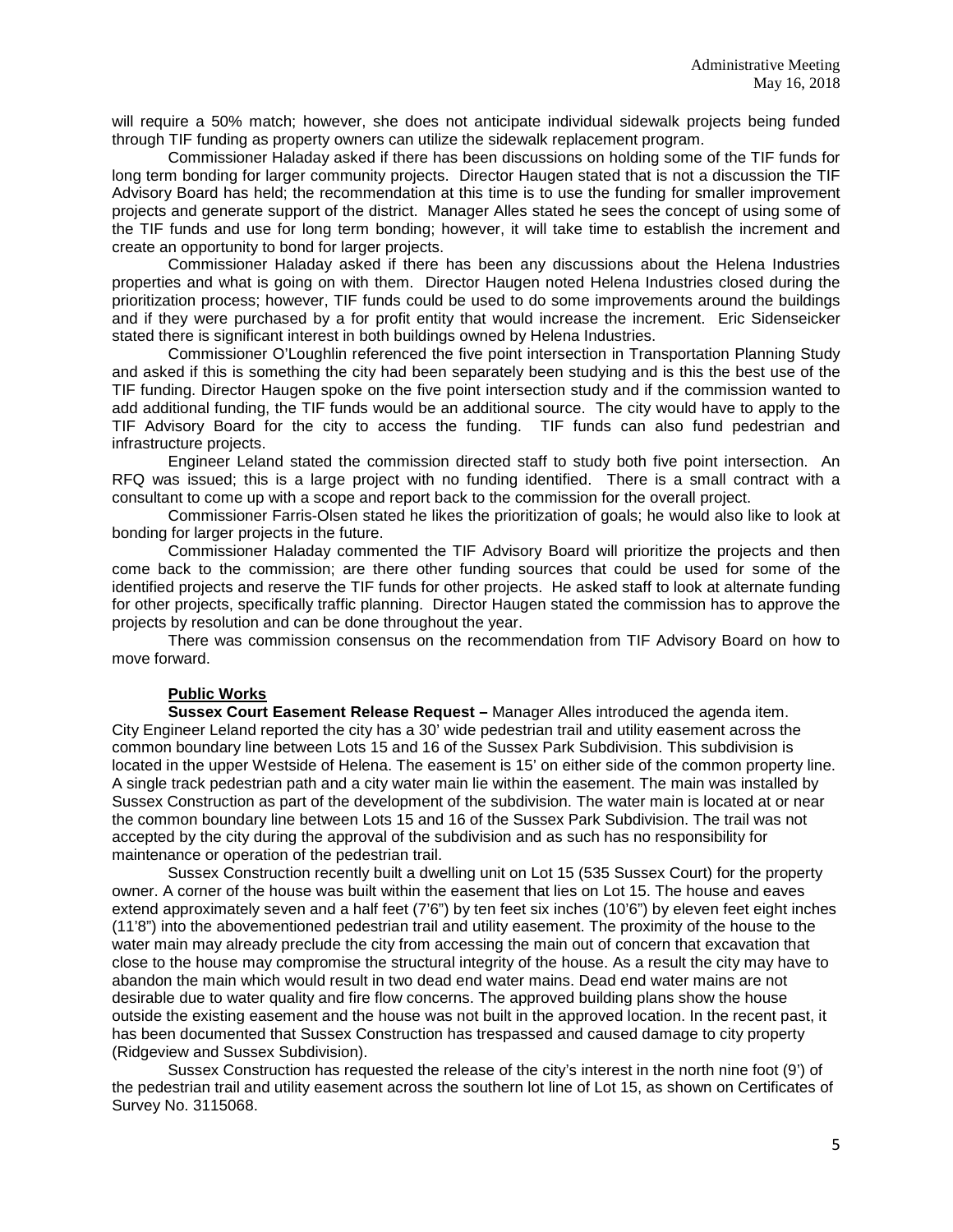If approved, the city would have approximately seven to eight feet (7'-8') from the eaves of the house to the water main. Current engineering standards require easements for mains on private property to be within an easement that is ten feet (10') on either side of the main. The city may not be able to access the main for maintenance and repair activities, or replacement. The city may face claims for damages to the dwelling unit for maintenance activities or a water main break. The main may have to be abandoned or relocated which will affect fire flows in the area.

The easement release request is on the May 21 $^{\text{st}}$  city commission meeting agenda and staff is recommending denial of the release of the City's interest in the north nine foot (9') of the pedestrian trail and utility easement across the southern lot line of Lot 15, as shown on Certificates of Survey No. 3115068 and deny the filing of the amended plat depicting the reduction of the easement.

Attorney Jodoin noted the builder on behalf of the property owner, when this was discovered, requested an encroachment agreement. However, the property owner refused to sign the encroachment agreement mainly because it authorizes the city, in a worst case scenario, if the house is in the way for maintenance and operation, the house could be removed. Attorney Jodoin emphasized that is not the intent of city staff. Sussex Construction is asking for the release of the easement due to the property owner not signing the encroachment agreement.

Commissioner O'Loughlin asked if Sussex Construction received permission to build on the easement. Attorney Jodoin stated Sussex Construction submitted a site plan that was outside the easement; however, for whatever reason they built the house where it encroaches on the easement.

Engineer Leland stated the site plan that was submitted showed the house outside the easement; however, the excavator missed the survey and dug in the wrong place. The zoning requirement is a 10' setback, this is a unique situation and there is a 15' setback due to the easement. The plans showed the 15' easement on the approved plans.

Attorney Jodoin stated the city has an interest in the easement; there is a single tract trail that is not maintained or accepted by the city; he is not sure if other utilities are in the easement. The property owner is asking the city to release 9' of the 15' easement. If denied the house will remain in the easement and becomes an issue if the water main needs to be fixed, what happens. The city has been accused of being responsible by not catching this in the review of the foundation. It is not a routine practice for city building staff to go out and measure the foundations. The engineer for the project normally signs off on this.

The homeowner is looking for a permanent resolution as they need to complete their financing.

Commissioner Noonan stated staff's recommendation is to deny. Commissioner Haladay asked where does that put the city if the commission denies the release of easement. Engineer Leland stated it would be up to the property owner, it is a legal issue between property owner and builder.

Attorney Jodoin stated staff would have to engage in an analysis on when the water main may need to be fixed. Abandoning the main creates water flow concerns. The property owners wants the issue resolved; the water main is approximately 10-years old.

Commissioner Haladay stated assuming the commission denies the request and there is increased costs to deal with this main at a later date, who pays the costs. Attorney Jodoin stated the question would be if the city would want to pursue recovering those costs from Sussex Construction; ultimately the city will be involved in some resolution to this issue.

Commissioner O'Loughlin referenced the recent sidewalk variances the commission considered and stated she would like to see when a request is made to the city in order to get a sense on how long staff to complete their deliberations on these requests; it would be helpful information for her. Manager Alles stated this request was submitted less than a month ago. Engineer Leland stated with a utility easement, others are involved and staff has to contact all utility companies.

Commissioner Noonan stated he appreciates this being discussed at the administrative meeting, prior to commission action. He asked if the Homeowners Association has been involved with this issue. Manager Alles stated not to his knowledge. The risk to the city is having to be responsible for any repair and possible damage to the house if the easement is forgiven.

Commissioner Haladay asked when we have plans that show the correct set back, does city staff ever go out and check the foundation placement on a new build. Director Haugen stated the building inspectors generally eyeball the set back; what has occurred in some instances, the stakes may have been moved. She cannot tell what happened with this specific incident.

Manager Alles stated he spoke with a representative with Sussex Construction and was told the backhoe operator dug the foundation outside the plans.

Mayor Collins asked for public comment – none received.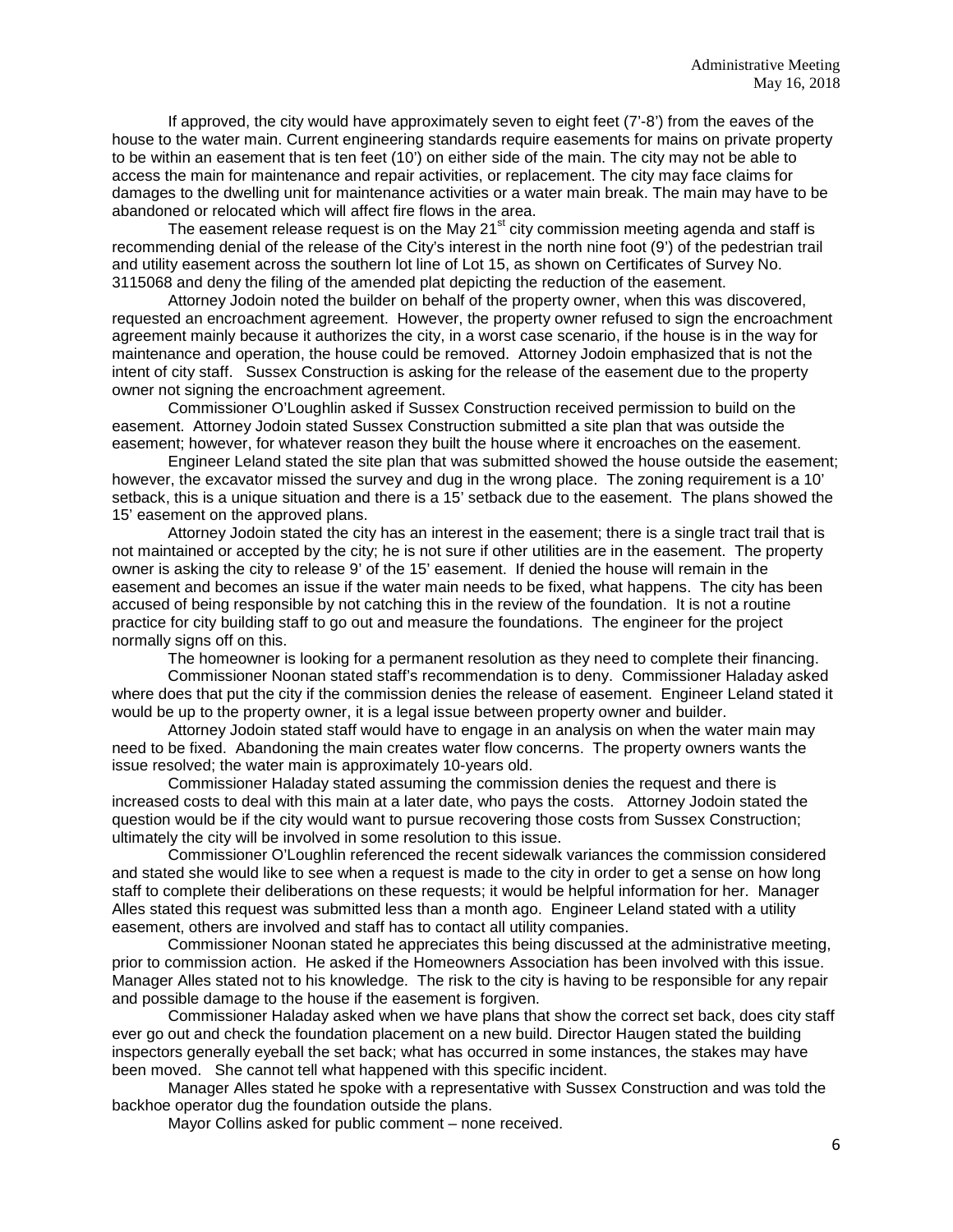Mayor Collins asked for an update on the parade permit for the PRIDE event. Chief McGee noted everything is ready to go. There is no open container for the entire area; however, certain portions will be blocked off.

Commissioner Noonan stated there were a couple of events last week-end and the permitting in the parks is being well managed.

# **6. Committee discussions**

- a) Audit Committee, City-County Board of Health, L&C County Mental Health Advisory Committee, Montana League of Cities & Towns -– Mayor Wilmot Collins – No report given.
- b) Mayor Pro-Tem, Audit Committee, Helena Chamber of Commerce Liaison, Information Technology Committee, Public Art Committee - – Commissioner Andres Haladay – No report given.
- c) Board of Adjustment, Civic Center Board, Non-Motorized Travel Advisory Board, Transportation Coordinating Committee – Commissioner Rob Farris-Olsen – No report given.
- d) ADA Compliance Committee, Business Improvement District/Helena Parking Commission, City-County Administration Building (CCAB), Montana Business Assistance Connection – Commissioner Ed Noonan – No report given.
- e) Audit Committee, City-County Parks Board, Transportation Coordinating Committee Commissioner Heather O'Loughlin – No report given.
- f) Helena Citizens Council No HCC report given.

### **7. Review of agenda for May 21, 2018 Commission meeting –** No discussion held.

**8. Public comment –** The following persons addressed the commission regarding their concerns with the transparency and recommendation for the Beattie Street Trailhead:

Nick Sovner, Phil Johnson, Susan Leonard, Cheri Thorton, and Mike Roberts.

A petition with 134 signatures opposing the current proposal for the Beattie Street Trailhead and requesting their concerns be incorporated into the proposed design and to be actively involved in any planning for the Beattie Street trailhead development. Pictures of the current use of the trailhead parking lot were also submitted.

Commissioner Haladay asked how many parking spaces are proposed with Alternative One; the commission was told 20 spaces with a turn around on the east side. Engineer Leland stated there are currently 18 spaces being proposed. Commissioner Haladay clarified in previous discussions, the proposal was always more than what is currently being proposed. He then asked the neighborhood representatives if the 18 spaces is still too many. Mr. Sovner stated this is the first the neighborhood has heard this number; however, they continue to be concerned with the additional amenities that are being proposed, including the restroom and picnic tables. Commissioner Haladay stated he wants to make sure the commission and neighborhood are talking about the same proposal.

Commissioner Farris-Olsen stated Alternative One includes fifteen regular parking spaces with three ADA spaces. Overall it is the same design that was originally proposed; there is still no traffic calming being proposed.

Manager Alles stated the 20 spaces is the exact number that was discussed at the meetings. Staff incorporated all comments received and worked with engineering to redesign; it was from the public's comments that Alternative Three was developed. The general consensus was to pursue Alternative One, the traffic study has yet to be completed.

Engineer Leland noted there were two public meetings scheduled and held by city staff and there was one neighborhood meeting that staff attended. The three designs were discussed and Alternative Two was not acceptable.

Commissioner O'Loughlin stated the traffic study on Beattie Street should be completed by the end of May or the first of June and asked that it be put on an upcoming administrative meeting agenda. She asked that the neighborhood be notified when this will be on the agenda. Commissioner O'Loughlin also stated staff is looking at traffic calming for the area.

Commissioner Farris-Olsen stated there is an increase in traffic; cars treat Beattie and Chaucer as through streets and there is the need to have traffic calming devices, specifically adjacent to Clinton